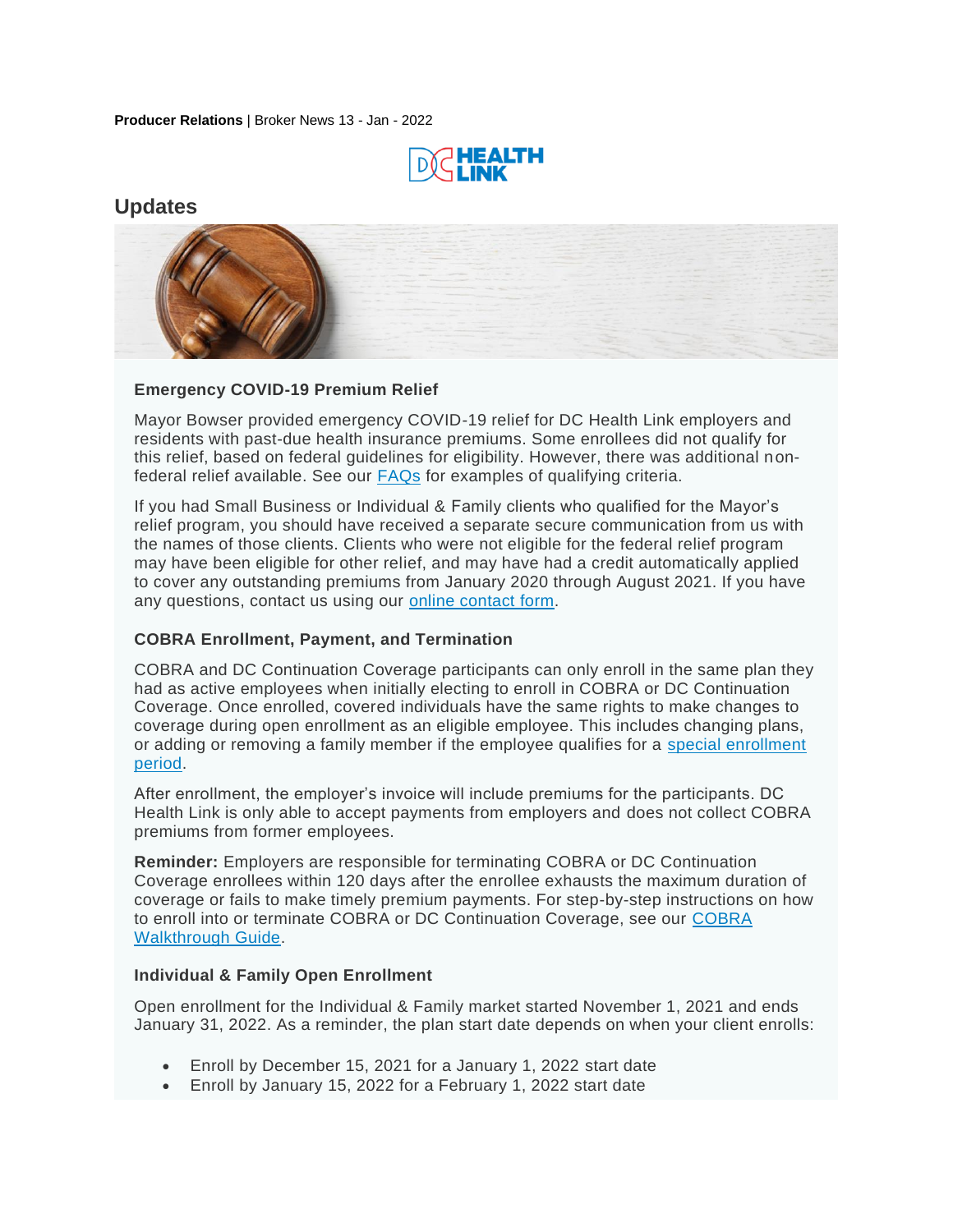• Enroll by January 31, 2022 for a March 1, 2022 start date

#### **Changes Affecting Individual & Family Customers**

We would like to share with you a few updates to keep in mind as you work with your clients:

- **Special premiums for individuals who received unemployment benefits in 2021 have expired.** Under the American Rescue Plan, customers who reported receiving unemployment benefits in 2021 also qualified for lower monthly premiums. **These premiums expired on December 31, 2021, meaning customers will have higher premiums in 2022.** We encourage customers to log into their DC Health Link account to report any changes to their household information and shop for a new plan in 2022.
- **DC's Department of Human Services launched District Direct on December 15, 2021.** District Direct is a new platform that allows DC residents to apply for many benefits including Medicaid. If your client wishes to enroll in a private health plan – with or without premium reductions – we ask that you continue to direct them to DC Health Link to apply for lower monthly premiums and enroll.

#### **SHOP Flexible Enrollment Options for 2022**

DC Health Link will continue to extend its flexible enrollment options to employers through the end of 2022. Small businesses can start offering coverage, even if they do not meet the following eligiblity requirements:

- Fifty percent minimum employer contribution toward employee premiums
- Minimum participation by two-thirds of eligible employees

Note: Small businesses must continue to meet all [other eligibility requirements.](https://www.dchealthlink.com/smallbusiness/offering-coverage) For more information, see [Small Business FAQs.](https://www.dchealthlink.com/help#Employer)

### **NAHU Training**

The DC Health Link Broker training hosted by the National Association of Health Underwriters is unavailable for the month of January. If you're scheduled to recertify at this time, you will receive an email from [dchl.producer@dc.gov](mailto:dchl.producer@dc.gov) with your new recertification deadline and updated training details.

## **Enrollment Deadlines**



Unsure of DC Health Link small business deadlines? Use this [tool](https://www.dchealthlink.com/smallbusiness/employer-coverage-deadlines) to enter a coverage effective date and get a list of important dates for new and renewing groups. You can even print the deadlines with the click of a button.